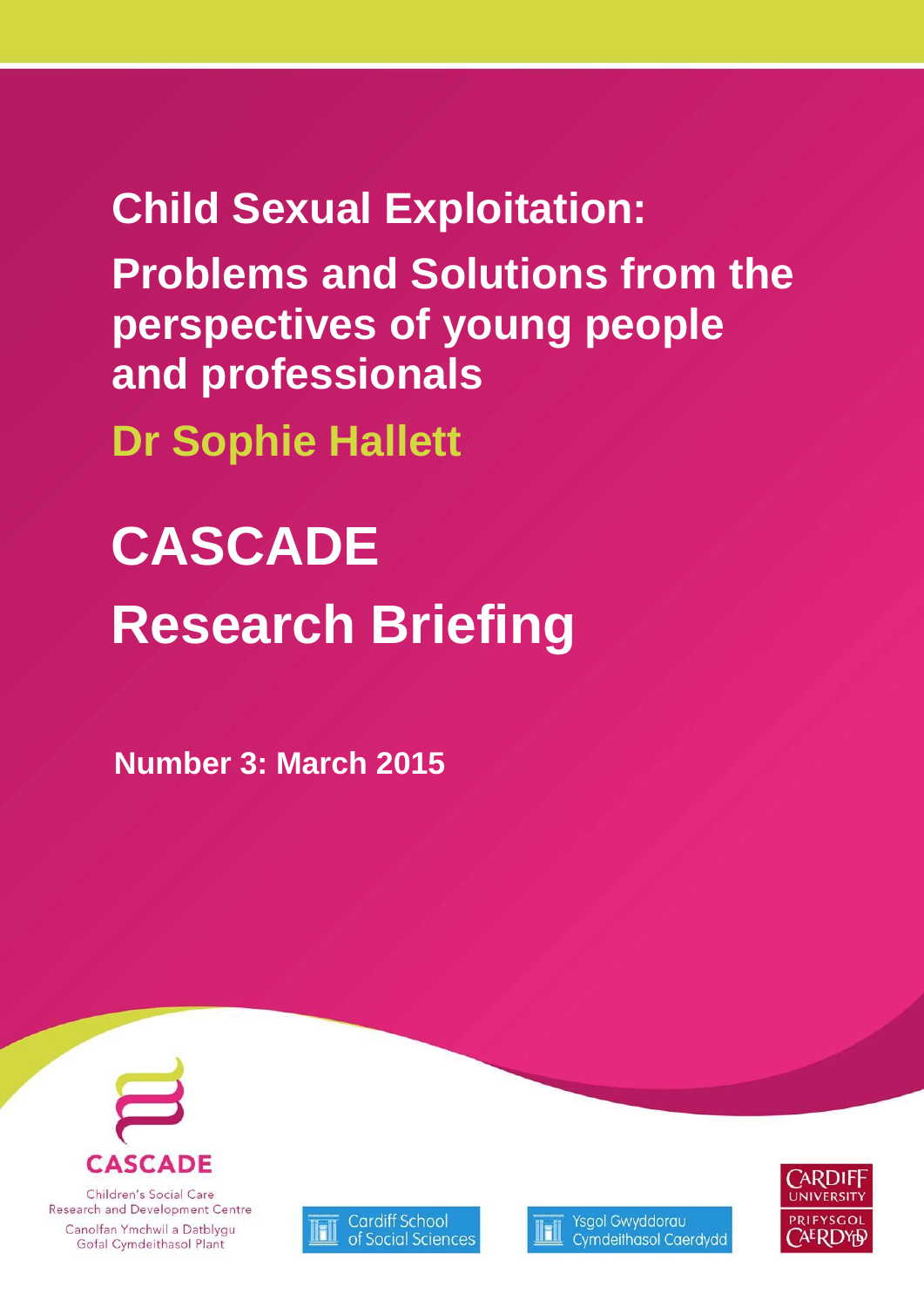# **CASCADE Research Briefing**

**Number 3: March 2015**

## **Child Sexual Exploitation:** Problems and Solutions from the perspectives of young people and professionals **Dr Sophie Hallett**

## Key messages for policy and practice

- Child sexual exploitation (CSE) is complex and intimately bound up with other problems and difficulties young people are experiencing.
- There are multiple forms of sexual exploitation, including young people who 'sell' and exchange sex as a way of coping with adversity. Central to an understanding of CSE is that underpinning the exchange of sex is the meeting (and taking advantage) of unmet needs.
- Policy and practice guidance on CSE should include other kinds of transactional sex which may be more transient, but still raise questions about the range of choices available to young people. This can mean that they exchange sex for financial, emotional or material payment.
- 'Grooming' as an operational model can be problematic for professionals. It does not always fully explain how some young people come to experience sexual exploitation. For

some young people the exchange of sex is a coping response, made within severely adverse circumstances.

- A reworking of the grooming model may be needed to recognize that some children and young people can be aware of the coercive nature of their relationships. Greater weight and attention should be given to the reasons why they may want to stay in exploitative relationships.
- Tackling the underlying problems and difficulties experienced by young people is key to responding to CSE. Dealing with sexual exploitation as an isolated issue may, conversely, end up leaving young people more vulnerable if these other problems (i.e. substance misuse, housing, mental health) are not also addressed.
- Creating opportunities for young people to build positive relationships is vital. Promoting young people's active participation in their own support is key.



Children's Social Care Research and Development Centre Canolfan Ymchwil a Datblygu Gofal Cymdeithasol Plant





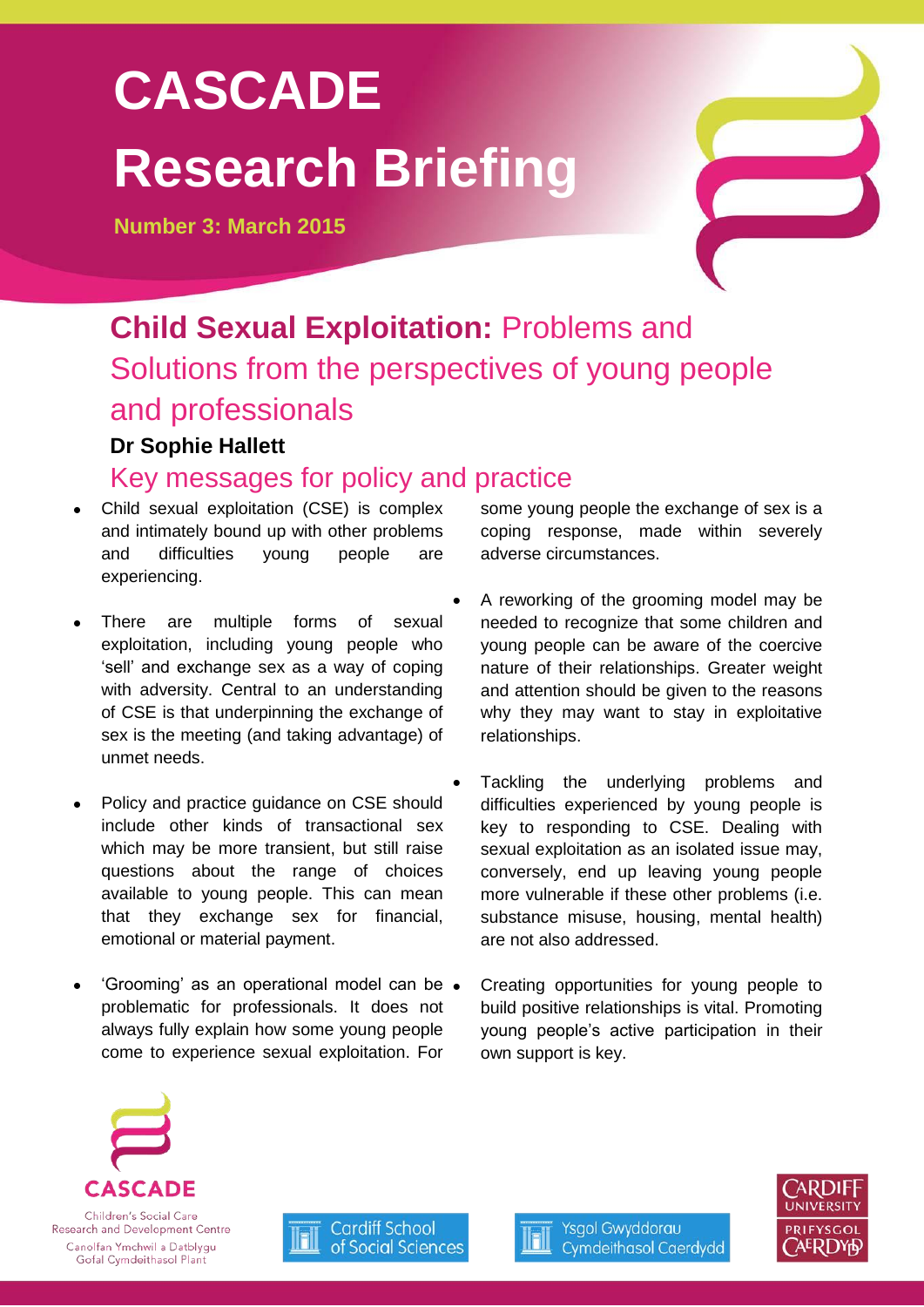#### **Background**

Child sexual exploitation (CSE) is relatively new to social care and child protection policy, legislation and guidance. The term 'child sexual exploitation' was introduced in Wales and other UK nations in 2009 (see DCSF, 2009; WAG 2011). Research about CSE has focussed on identifying risk factors and appropriate interventions. Much of this research has been quantitative, and based on case file analysis. Little is known about young people's perspectives.

Findings from research have raised concerns about the low awareness of CSE. This is particularly so amongst practitioners and those who are in a position to identify and refer young people. There are concerns that young people may be viewed as troublesome, or making lifestyle choices, rather than being seen as vulnerable.

#### **The research study**

This was a qualitative study. The aim was to understand more about what CSE is and what can and should be done about it  $-$  from the perspectives of young people, and professionals who have a key role to play in identifying and responding to CSE. The research involved 9 young people with experiences of CSE, and 25 professionals from policing, health, education, youth work, third sector and social work backgrounds.

#### **Key findings: Young people's perspectives**

The young people felt they had been vulnerable to CSE because of issues that left them feeling 'blotted out'. They felt invisible in various ways to practitioners, their families, and those who should have helped them. The young people considered that CSE could happen to anyone having to manage without the care, attention and support that most people need. Key vulnerabilities were:

Instability in their care, and uncertainty about or lack of place to call and feel at home; Feelings of difference and exclusion from what they considered to be normal life; Difficulties with family and relationships with other key figures; Confusion about sex and their bodies.

Risks were spoken of by the young people as their ways of coping with feelings of vulnerability. Risky activities were a way of asserting themselves and feeling in control. Key risks were:

• 'Hiding away': some young people may isolate themselves from friends, family, school, and feel safer communicating to people through text messages, instant chat and chat rooms online.

• 'Hanging out': some young people may be out in groups and crowds. They may be visible in public spaces, such as on the street and in parks. Hanging out in the crowd can be a way of hiding away how they feel inside.

• Alcohol and drugs: for some young people, the only control they feel they have is over how out of control they can get.

'*Alcohol influences you, you know, so you don't know what you are doing, same with drugs. It means you don't have to care anymore, you don't have to think about anything. You think you can do anything'* - Sarah

• Sex: for some young people, sex or 'sleeping around' can be a way of regaining power over their bodies. Exchanging sex for things can be a way of finding and replacing value on what they feel has been cheapened.

*'It cheapens it a bit. Like you think, oh well I may as well get paid for doing it' -* Katie

Sexual exploitation can happen as a result of grooming and bad relationships. It can occur in encounters where young people find themselves in situations where they feel they have no choice other than to exchange sex or sexual activity. It can happen when young people feel that 'selling sex' is a way of meeting their needs.

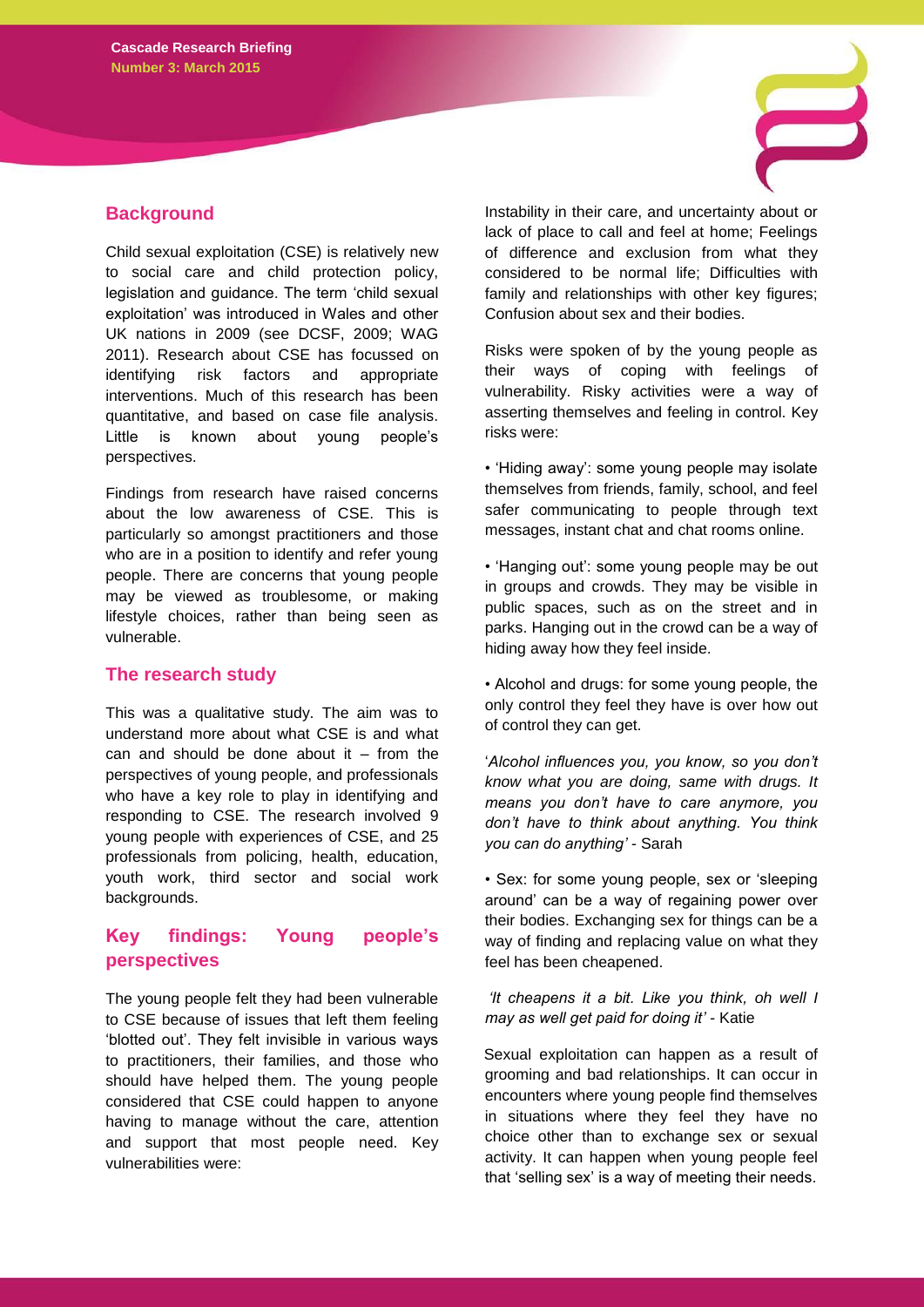For some young people, exchanging sex can sometimes seem to be the only solution, or 'least worst' option. The young people all spoke of their experiences as people taking advantage of their vulnerabilities, or meeting a need they had. Importantly, young people were adamant that CSE is preventable. As Nathan tells us:

*'this doesn't just happen, it happens because either things just aren't addressed, people are less able to fend for themselves and they don't get the help that they need, for whatever reason, and are put into difficult positions and sometimes it DOES take them there and if, people were there to help them in the first place then they wouldn't, then this wouldn't happen'* – Nathan

#### **Key findings: Professionals perspectives**

The professionals considered that any young person could be sexually exploited. Their concerns centred on young people who are outside of positive adult influences, protection and supervision. The most vulnerable were considered to be those who:

- Have experienced instability in their lives
- Receive a lack of attention and have experienced emotional neglect
- Have confused and concerning relationships and boundaries, particularly with regards to touch
- Have no one person looking out for them.

The professionals displayed concerns that the experience of care might contribute to a young person's vulnerability. They were concerned about the lack of attention and physical displays of affection experienced by young people involved in social services. They spoke about the limitations of the professional role, the need to maintain professional boundaries, and the lack of time, or remit to be able to support young

people in the way they would like. There were different and multiple understandings about the ways that young people may come to exchange sex. CSE can be a form of grooming and coercion, conditions and rewards in abusive relationships, peer bullying, an outcome of 'party' lifestyles, and as young people exchanging sex to meet a need. The professionals all spoke of the difficulties identifying CSE. A number of professionals displayed some confusion and uncertainty about what CSE is. Some talked directly about this confusion.

*'There are the worst case scenarios and then there is that whole area in between' -* Matthew, youth worker

Some professionals struggled to know how to make sense of young people's involvement in CSE when grooming did not feature. They also talked of difficulties with getting colleagues to recognise young people as being sexually exploited. They spoke about the challenges of working with young people involved in CSE.

*'a young person can only be helped when they want to, um you know with the best will in the world and lots and lots and lots of training it is very hard to help someone who doesn't want to be helped' -* Cathy, fostering

The importance of inter-agency working with other professionals is key to working with young people involved in CSE. Professionals highlighted the important role for youth mentors, and those who can build relationships with young people. They spoke of the need to respond to those vulnerabilities that can make a young person at risk of CSE.

*'It's building good positive relationships with young people and that being beneficial in and of itself'* - Max, children's residential care

These messages are important and have implications for policy and practice. As Leah tells us: *'they need to hear people like me'.*